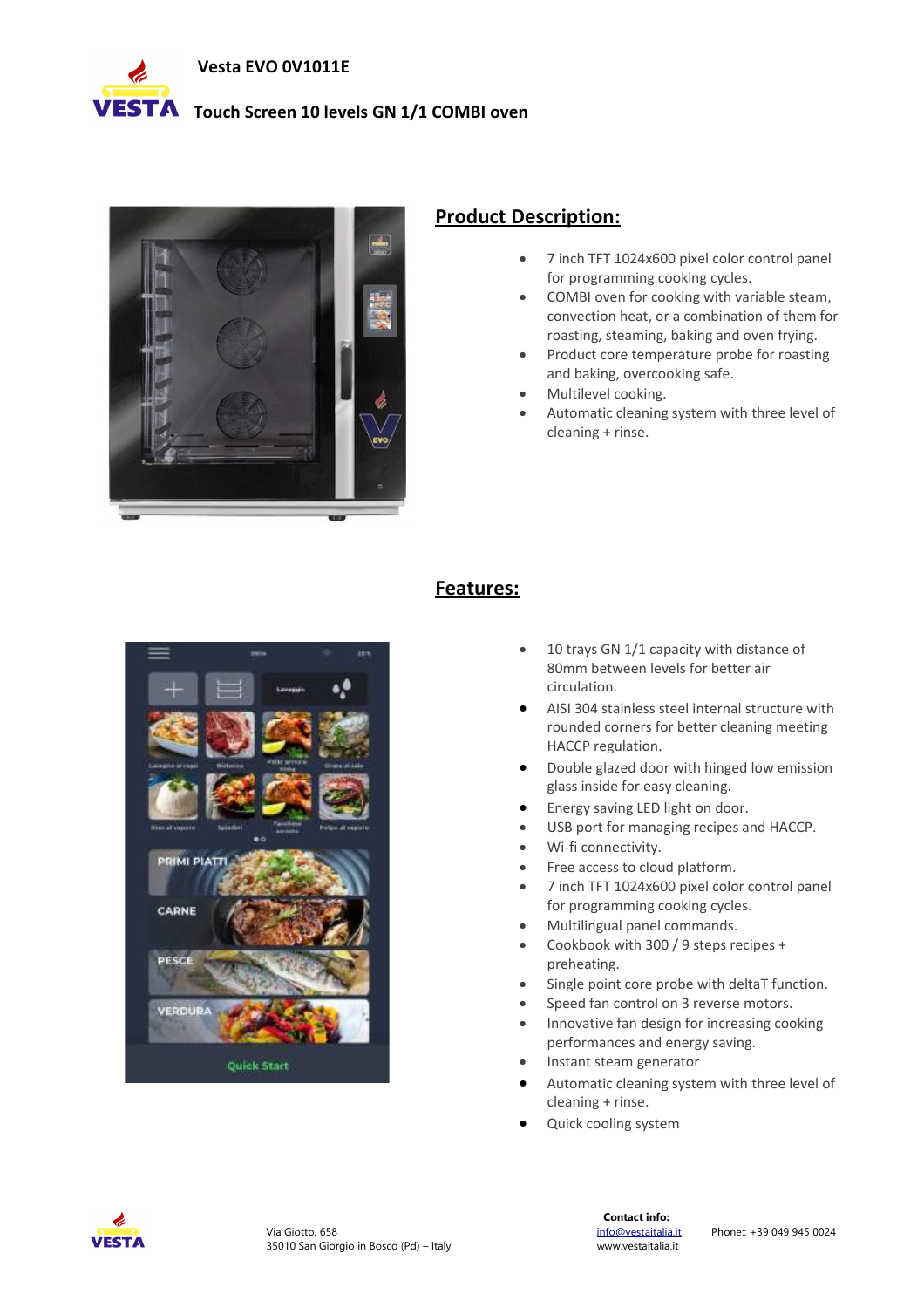

## **VESTA** Touch Screen 10 levels GN 1/1 COMBI oven

# **Specification:**





# **Electrical Specification:**

| Model             | Voltage            | Hertz            | -<br>Power       | Cable              |
|-------------------|--------------------|------------------|------------------|--------------------|
| $\cdots$<br> OV O | -380/400 V<br>3N-. | 50-60<br>.<br>Hz | $\gamma$ Kw<br>∽ | cable<br>mt<br>ر . |

## **Water Requirements:**

Vesta Srl always suggest to install a water softener to preserve the functionality of all the oven components exposed to water (ie steam generator, solenoid valves, automatic washing system).

- $\bullet$  WATER INLET:  $\frac{3}{4}$ "
- WATER PRESSURE: 2-4 BARS
- WATER DRAIN: 32mm hot water resistant.